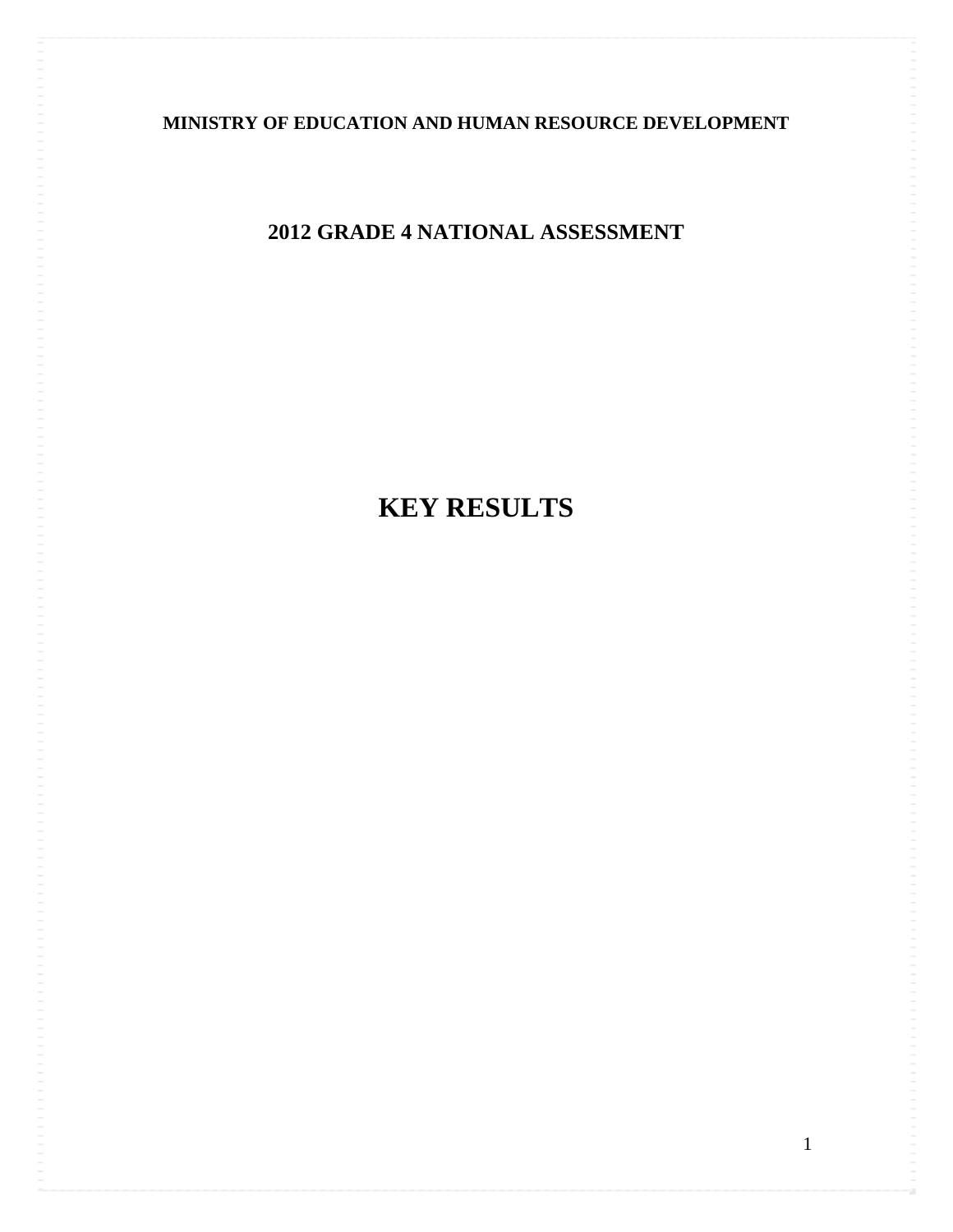# **KEY RESULTS OF GRADE 4 NATIONAL ASSESSMENT, 2011**

#### **Overview**

The ninth Grade 4 National Assessment was held during October 2011. 1048 students (531 boys, 517 girls) from nearly 57 schools were assessed in language arts (reading, writing, listening and speaking) and mathematics including mental maths. The assessments took the form of group administered written papers and one on one oral assessments. The assessments were developed, piloted, administered and scored by classroom teachers under the guidance of the Curriculum, Measurement and Evaluation Unit.

Most of the students assessed in the 2012 Grade 4 assessment were previously assessed in October 2010 as part of the second Grade 2 National Assessment. This has enabled some comparisons to be made.

## **Reading**

• Reading levels showed a significant drop over last year. 77.8% of the students (as compared to 87.4% in 2011) were assessed as reading at or above their grade level. Only about 9.5% of this year's cohort were found to be functioning two or three grades below their level (6% in 2011).



 **Gender differences in reading remained significant though the gap showed signs of reduction.** 82.9% of the girls as compared to 72.6 of the boys were reading satisfactorily in 2012. 6% of the girls were rated as reading at grade 2 level or below as compared to 12% of the boys.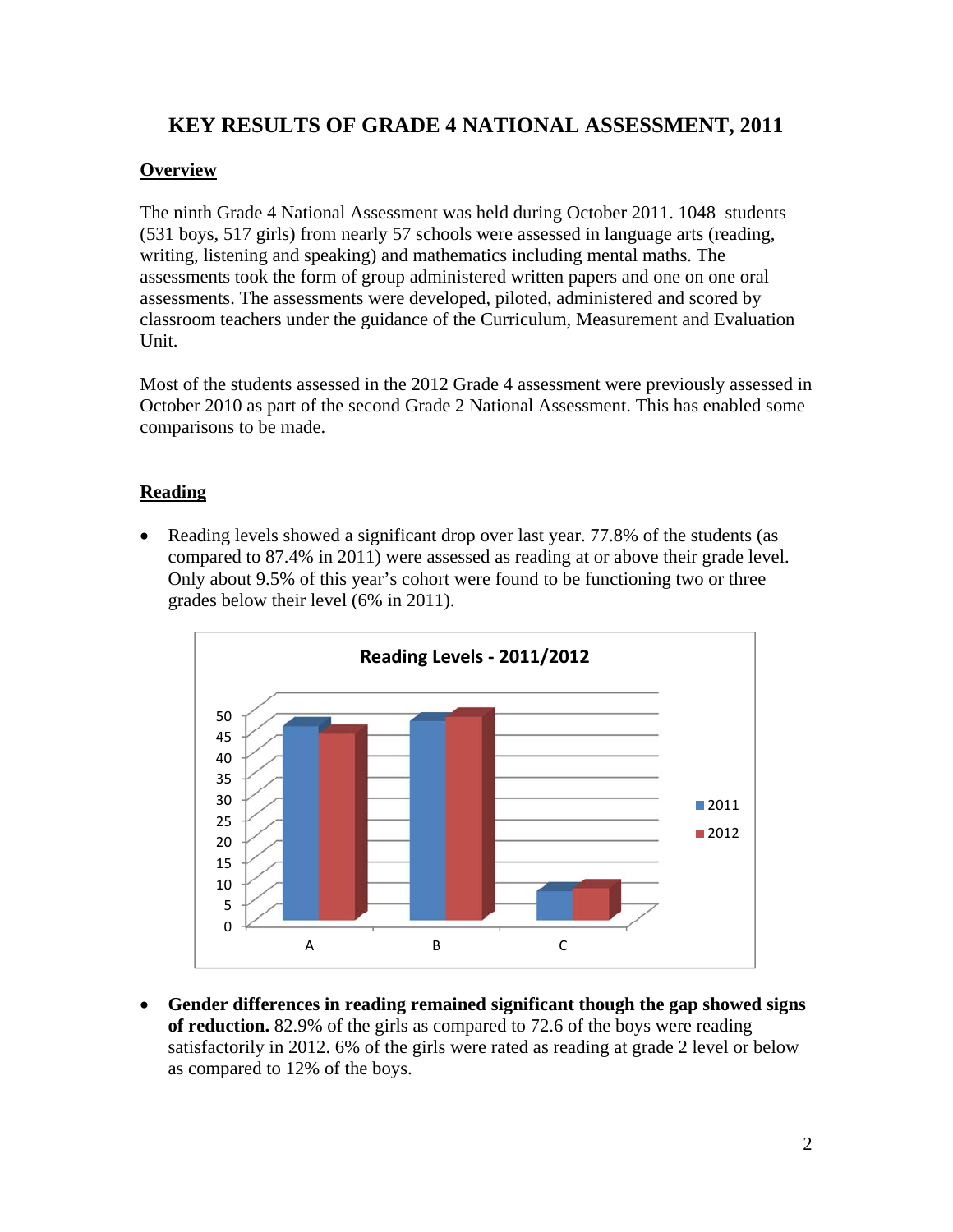Reading levels of students in the northern districts were higher than that of students in the other areas.



*Fig. 1: Reading levels of grade 4 students (by gender/district)* 

## **Silent Reading Comprehension**

- Performance of students on the written comprehension passages was significantly worse than oral reading performance. Only 32.4% of the grade 5 students displayed a satisfactory understanding of passages in writing as compared to 44% in 2011 and 42% in 2010.
- $\bullet$  26.3% of the boys (14% in 2011) and 12.8% of the girls (5% in 2011) experienced serious difficulties with the passages.



*Fig. 2: SRC levels of grade 4 students (2012)*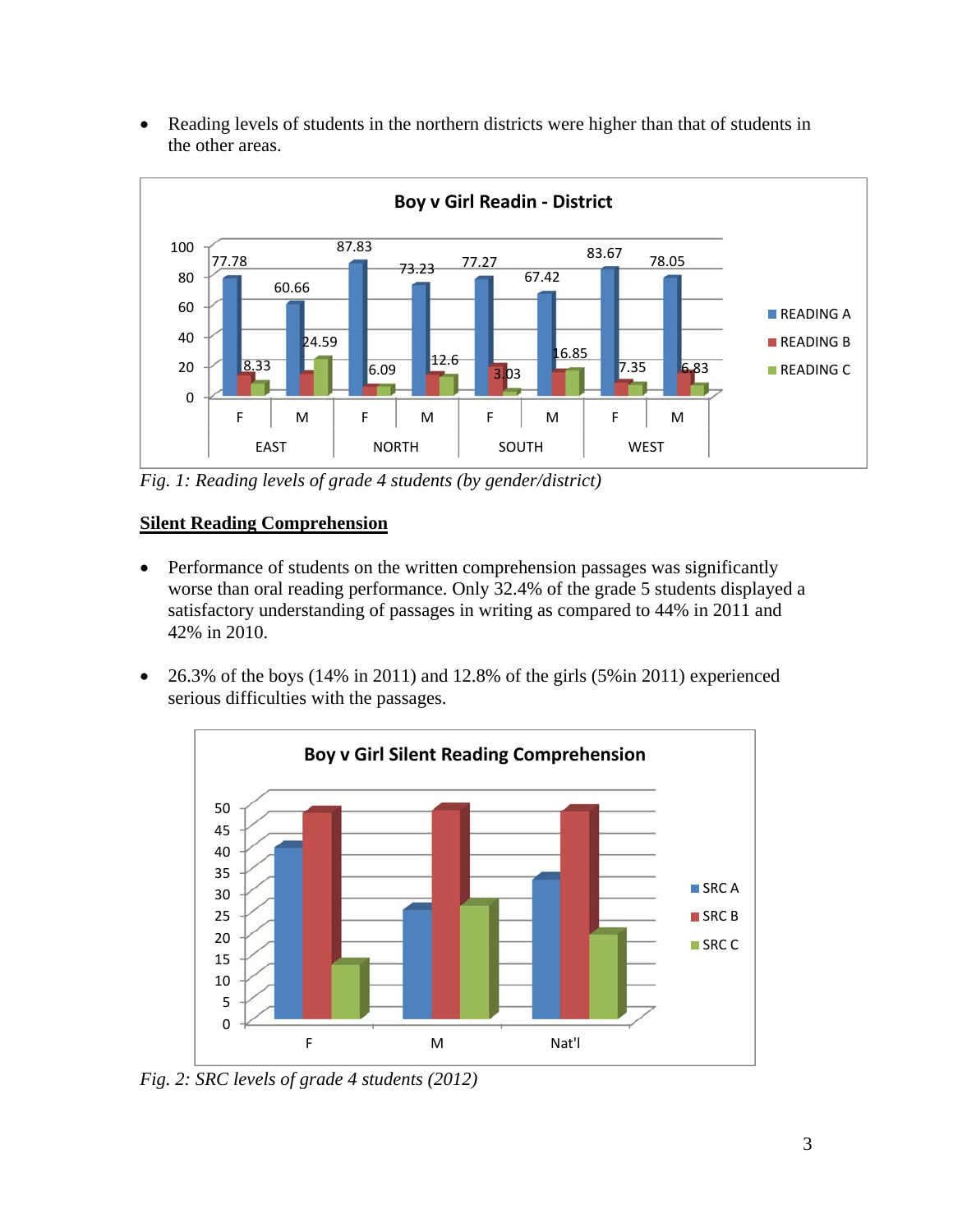## **Writing**

- Writing performance has shown a 7% increase over 2011. 25.2% of grade 5 students as compared to 18% in 2011 being able to write a paragraph to a satisfactory standard.
- 34.6% of the boys and 15% of the girls were unable to express themselves clearly in writing. Their work contained serious errors of style, sequencing, grammar, spelling, punctuation and creativity.



*Fig. 3: Writing levels of grade 4 students (2011/2012)* 

## **Mathematics**

 **This year some 44% of the students were found to be working at or above grade level (compared to 46% in 2011).** Only about 7% of the students are working at grade 2 level or below.

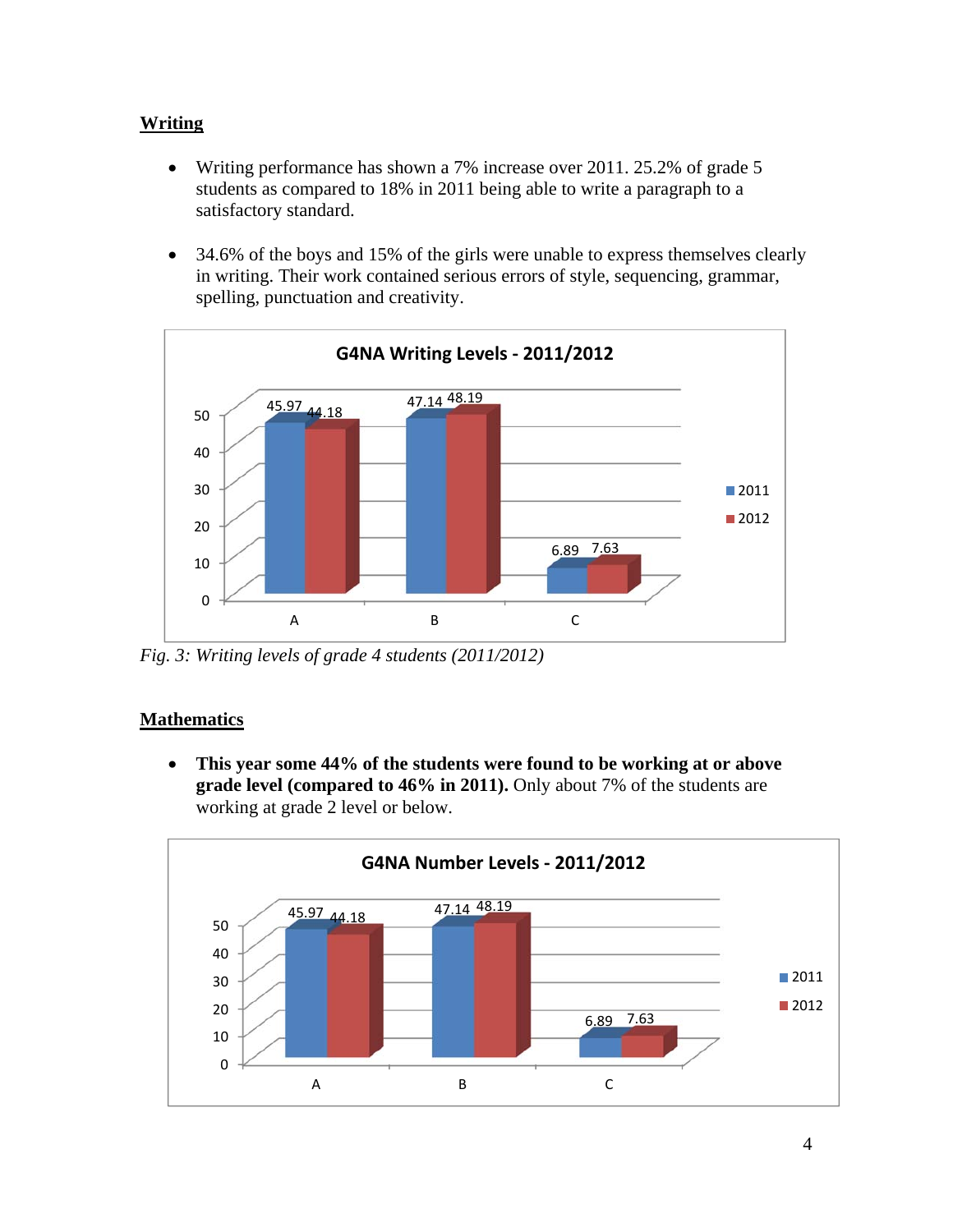**The performance of girls was significantly better than that of boys**. Some 50% of the girls as compared to 37% of the boys were working at or above grade level in number.



*Fig. 4: Numeracy levels of grade 4 students (by gender)* 

# **Mental Mathematics**

• The overall results in mental mathematics correlated very well  $(r = 0.713)$  with the written number assessments. About 44% of the students could be regarded as knowing their tables well with the majority having some knowledge.

# **Districts**

- Performance in the western and northern districts was generally superior to that in the other districts. 81% of the western and 80% of the northern district students are working at or above their level in reading.
- **In each district between two and four times as many boys as girls had serious reading difficulties.**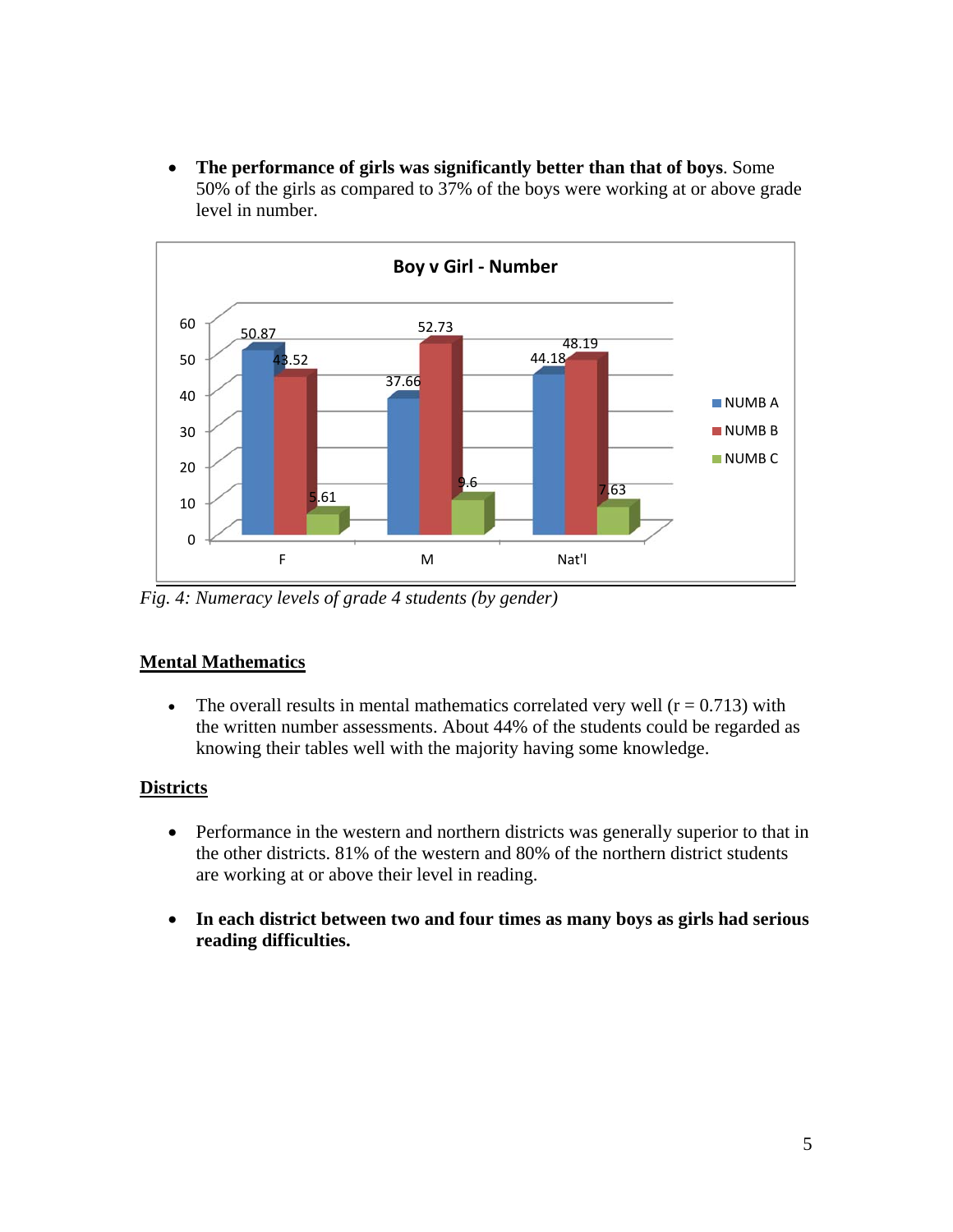

*Fig. 5: 2011 District Reading levels.* 



*Fig. 6: 2011 District Writing levels*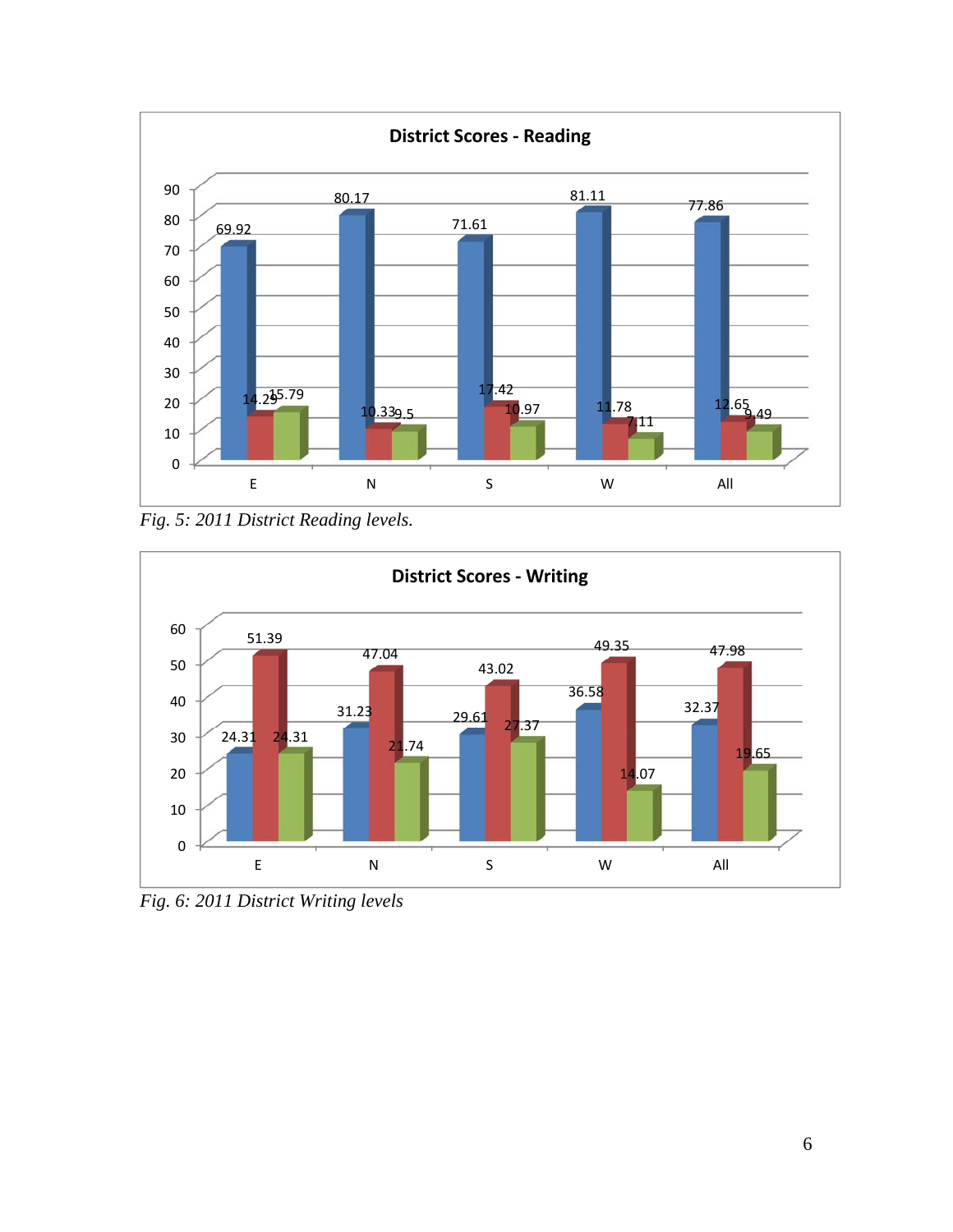

*Fig. 7: 2011 District Silent Reading Comprehension levels* 



*Fig. 8: 2011 District Numeracy levels*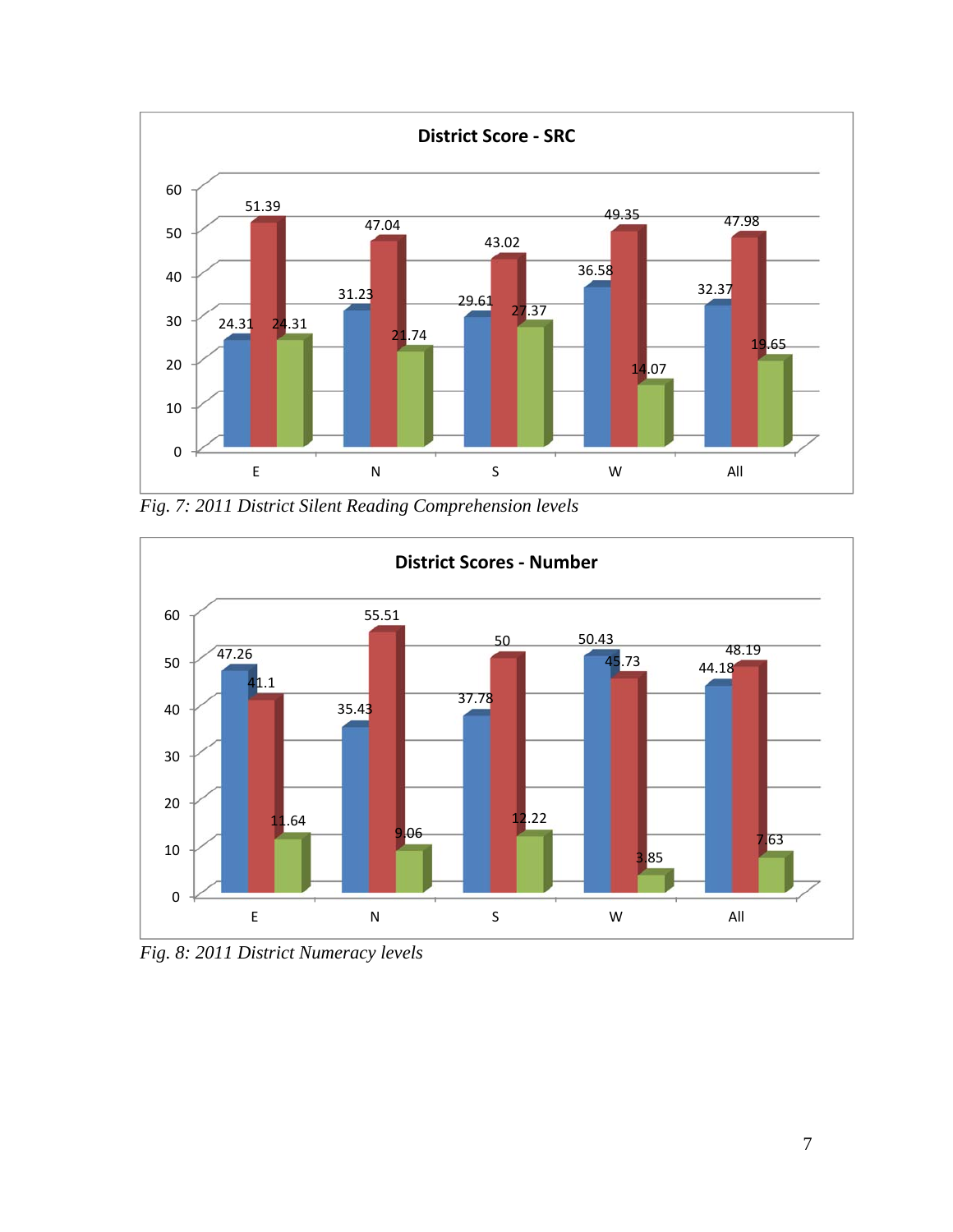### **Schools**

- **Dramatic student performance differences were observed between schools within districts.**
- In each district some schools were beacons of excellence, while others had made commendable improvements.

#### **Conclusions**

- **After five years of primary education about 12% of the boys and 7% of the girls can be classified as having serious reading problems.**
- **A few schools had results which are of serious concern**, particularly, in regard to the **performance of boys**.
- The vast majority of students improved their reading levels by one or two grade levels from being assessed in 2009 to the assessment in 2011.
- **The writing standards of the majority of students assessed are still weak**. Satisfactory writing was observed by only 25% of the students assessed.
- **Some improvement in student performance in number was observed. However, performance mental mathematics still leaves much to be desired**.
- Performance differences among schools seem to be more a function of school effectiveness than size or location of school. These differences were also manifest in schools of similar locality and economic background.

#### **Recommendations**

- It is advised that schools
	- a) monitor and regularly assess student performance from K onwards
	- b) provide suitable early intervention strategies for students who are falling behind

#### **c) pay particular attention to boys and reading**

so as to reduce the number of students reaching grade 2 with significant reading problems and hence lessen the difficulties schools have in dealing with older age students with reading difficulties.

• Schools need to continue their efforts to assist weak readers in the upper grades, **in particular boys.**